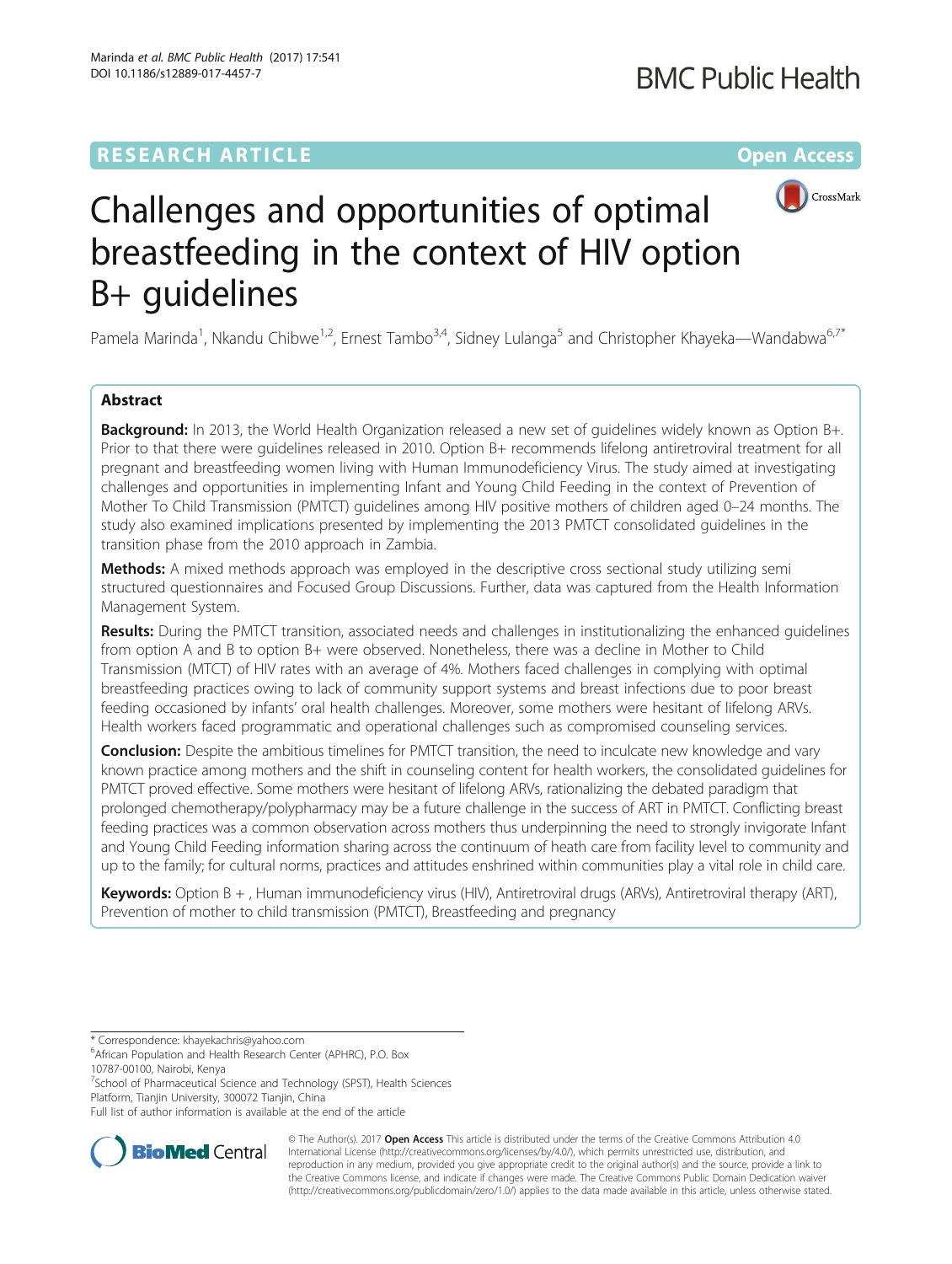# Background

Optimal breastfeeding is essential for child survival and development because breast milk has all the necessary nutrients for healthy growth and provides significant protection from childhood diseases [\[1](#page-11-0)]. According to World Health Organization (WHO) recommendations for new born health; all babies should exclusively breastfeed from birth up to 6 months of age and their mothers counseled and given support for exclusive breastfeeding at each postnatal visit [\[2](#page-11-0)]. The child should be introduced to complementary foods at six months while continuing breastfeeding for up to 12 months if adequate complementary foods which are nutritious and safe can be sustained [\[2\]](#page-11-0). Such well-meaning guidelines when viewed in the framework of Prevention of Mother To Child Transmission (PMTCT) of HIV are not exempted from challenges [[3](#page-11-0), [4](#page-11-0)].

Considerable advances have been made in the effort towards preventing mother-to-child HIV transmission in sub-Saharan Africa, including clinical trials that have provided evidence on efficacy of antiretroviral regimes that can prevent HIV transmission during pregnancy, delivery and lactation period [[3, 5, 6\]](#page-11-0). In 2013, WHO released a new set of guidelines dubbed Option B+ in which, as soon as diagnosed, all pregnant women living with HIV are offered life-long antiretroviral treatment, regardless of their cluster of differentiation four (CD4) count while the HIV exposed infants receive daily Nevirapine (NVP) or Azidothymidine (AZT) from birth up to six weeks regardless of infant feeding method [[5, 7](#page-11-0), [8](#page-11-0)]. Prior to the 2013 guidelines, there were the WHO 2010 PMTCT guidelines option A and option B for pregnant women living with HIV with CD4 greater than 350 cells/mm3 which Zambia had already adopted and was implementing. Overall, under Option A, mothers receive antepartum and intrapartum ARV prophylaxis along with postpartum regimen whereas the infants receive postpartum ARV prophylaxis throughout the duration of breastfeeding [\[7](#page-11-0), [9](#page-11-0)]. Option B on the other hand entailed triple ARVs starting at 14 weeks of gestation and continued intrapartum and through childbirth if not breastfeeding or until 1 week after cessation of all breastfeeding whereas infants receive daily NVP or AZT from birth through age 4–6 weeks irrespective of infant feeding method utilized [\[7, 8](#page-11-0)]. At the close of breastfeeding, women who do not yet require ART would discontinue the prophylaxis and continue to monitor their CD4 count in the long run re-starting ART when the CD4 falls below 350 cells/mm [\[7\]](#page-11-0).

In 2013, Zambia adopted the 2013 consolidated guidelines considered to be progressive from the 2010 recommendations [\[7, 8](#page-11-0), [10](#page-11-0)]. The transition from 2010 course of action and subsequent adjustments in Infant and Young Child Feeding (IYCF) in tune with PMTCT strategies to fit the 2013 guidelines led to the need for the government to progressively revise health care providers' PMTCT training packages. This need attracted extra costs and contributed to the staggered and delayed implementation. It equally occasioned a lapse in revision and harmonization of the IYCF training package for health care providers and inclusion of the same into community training package. Majority of resource-constrained countries in sub-Saharan Africa face related challenges in making adjustments to meet and implement the WHO guidelines due to human resource capacity, limiting educational strategies targeting Infant and Young Child Feeding and PMTCT policies [\[3](#page-11-0), [4\]](#page-11-0). Several studies indicate that, changes in such or related critical guidelines have often contributed to low implementation rates. The low execution and efficiency is often attributed to staff adjustment constraints factoring already overburdened and limited human resource in the health sector, inconsistencies in information provided to mothers and therefore lack of adherence by mothers because of some level of confusion alongside adjustment lapse and unpredictable funds for ART 17,19 [[11, 12](#page-11-0)].

Choma district in Zambia is one of the model districts that was chosen to implement Option B+ as an advancement from the 2010 guidelines. The changes occurred too fast before an evaluation of the 2010 PMTCT guidelines could be done at the facilities. The aim of the study was thus to investigate challenges and opportunities of implementing IYCF and PMTCT guidelines among HIV positive mothers of children 0–24 months and health care providers as well as examine implications presented by implementing the 2013 consolidated guidelines in Maternal and Child Health (MCH) in Choma district in Zambia. Like other developing nations, Zambia has a high number of people living with HIV/AIDS who are within the reproductive age bracket of 15–49 years old and are mainly women [[13](#page-11-0)]. Global trends indicate that, mother to child transmission is estimated to account for over 90% of new HIV infection in children [[14](#page-11-0)]. In absence of treatment, the likelihood of HIV passing from mother-to-child is considered to be between 15%–45% [\[6, 14\]](#page-11-0) whereas, antiretroviral treatment and other effective PMTCT interventions can decrease this risk to below 5% as reported by WHO. Similarly, longitudinal surveys have emphasized progressive identification of pointers that predict PMTCT program performance thus gearing towards triggering timely identification of implementation problems and challenges that need corrective action for a more strengthened and progressive expansion of PMTCT services, particularly in sub-Saharan Africa [[3](#page-11-0), [15\]](#page-11-0). This is in tune with the United Nations Programme on HIV/AIDS (UNAID) and President's Emergency Plan for AIDS Relief (PEPFAR) among other partners quest towards Global PMTCT targets. It also resonates with the recently launched Start Free, Stay Free, AIDS Free – a framework calling for a worldwide sprint towards "super fast-track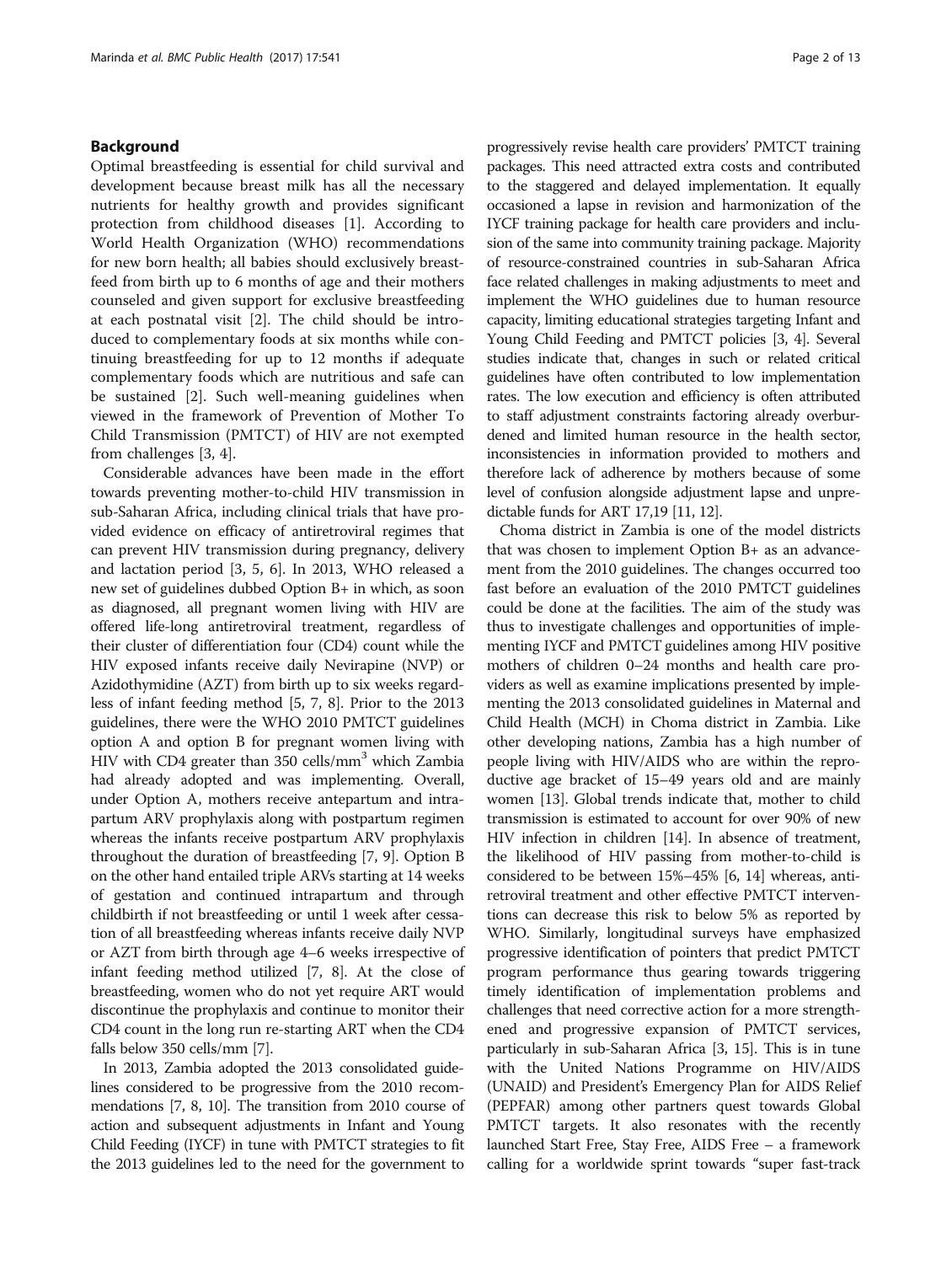targets", to end AIDS among children, adolescents and young women by 2020. Hence, the need for incremental appraisal of evidence on cues to enhancing PMTCT in tandem with evolving policies, guidelines and practice.

# Methods

#### Study setting

The study was conducted in Choma district which is situated in the Southern Province of Zambia along the rail line and the major Lusaka – Livingstone highway. It is 289 km (kms) south of Lusaka (the capital city of Zambia) and 188 kms north of Livingstone, one of the tourist cities in Zambia. According to the Choma District Community Medical Office action plan 2013, the expected pregnancies in the district were 5.4% (10812), expected deliveries, 5.2% (10411) and expected live births 4.95% (9911). Shampande and Railway Surgery clinics in Choma district were purposively selected for this study because they were among the model clinics in Zambia to start implementing the PMTCT program, had a high antenatal clinic case load and have a high burden of antenatal HIV (as reported in the District Community Medical Office Action plan, 2013).

#### Study design

A cross sectional study design employing mixed methods approach was adopted in the survey. Semi structured questionnaires and focused group discussions (FGDs) were used to collect data. Data were collected between January and April 2015. The study population comprised of HIV positive mothers with children aged 0–24 months who attended PMTCT clinics, nurses who provide PMTCT services and had served in MCH departments for at least five months as well as community health volunteers.

#### Quantitative methods

#### Sample size

Only mothers who had enrolled onto the PMTCT programme from January 2011 (date under the 2010 guidelines roll out) were considered for inclusion in the interviews. This was to ensure that we capture mothers who had transitioned from the 2010 to the 2013 WHO PMTCT guidelines adopted in Zambia. Therefore, a list with names of mothers who met the inclusion criteria in the selected facilities was compiled from the electronic register. Sample size for the mothers component was calculated based on the principle of single population proportion [\[16, 17](#page-11-0)]. Considering the proportion of expected mothers per Health Information Management System (HIMS) – Choma district, the estimated number of pregnancies in the catchment population was 5.4% of the total catchment population (Choma DCMO, HIMS, 2013). Hence  $\mathbf{n} = \mathbf{z}^2 \mathbf{p} (1-\mathbf{p}) / \partial^2$  where: n is the desired sample size; z represents the corresponding z score value at 95% confidence level (1.96); p is the estimated proportion of

the target population of mothers enrolled into PMTCT program and ∂ is the margin of error. Therefore,  $n = 1.96^2$  $*0.054(1-0.054) / 0.05^2$ . Thus  $n = 79$ . To take care of attrition and non-response, a 6% attrition rate was expected and hence the sample size was adjusted upwards, to arrive at a study sample of eighty five (85). Thus, eighty five (85) mothers participated in the study. The mothers were stratified into two age group categories, those below and above 30 years old. Women in the two age categories may have different health seeking behaviors due to mainly differences in education, responsibilities and access to antenatal care [\[18](#page-11-0)–[20](#page-11-0)], and may experience different challenges in IYCF. Simple random sampling was used to select participants from these two groups.

Ten (10) nurses (five from each clinic) were purposively sampled to participate in the study. Only those who had worked for a minimum of five months in the selected facilities and had been equally involved in transitional implementation of the new guidelines (either in the present facilities or related model facilities under government consideration) were interviewed on the IYCF/PMTCT services that were being provided at these two health facilities. Hence, the 10 nurses represent the total population of health personnel under the criteria providing MCH/ PMTCT services at the facilities.

# Data collection

A semi structured questionnaire for HIV positive mothers was used to collect information on maternal and infant demographic characteristics, maternal socio-economic characteristics, ANC/PMTCT services uptake and utility, the kind of challenges faced as regards breastfeeding and any social support received. Furthermore, health records on the two clinics were accessed from the Choma DCMO. Data on numbers of all mothers who underwent the PMTCT program, HIV positive mothers enrolled into the PMTCT programme, number of exposed infants taking HIV test, MTCT status from January 2011 to December 2014 was retrieved from these records.

Data on antenatal visits, institutional deliveries, HIV status of infants and mothers for the period 2011–2014, infant and young child feeding practices for select clinics was captured from the Health Information Management System (HIMS). An electronic system that tracks relevant clinical information for patients per clinical guidelines across the continuum of health care as earlier described [\[8, 13](#page-11-0), [21](#page-11-0)–[23](#page-12-0)]. The district health information system feeds into the nation health information system, via the provincial level system. Information from all health facilities within Choma is centrally available at the Choma district health information system unit. Health centres use duplicate systems i.e. paper based (patient cards, registers and tally sheets) and electronic record systems (smartcare) to record client information on a daily basis and ensure all records are progressively captured in electronic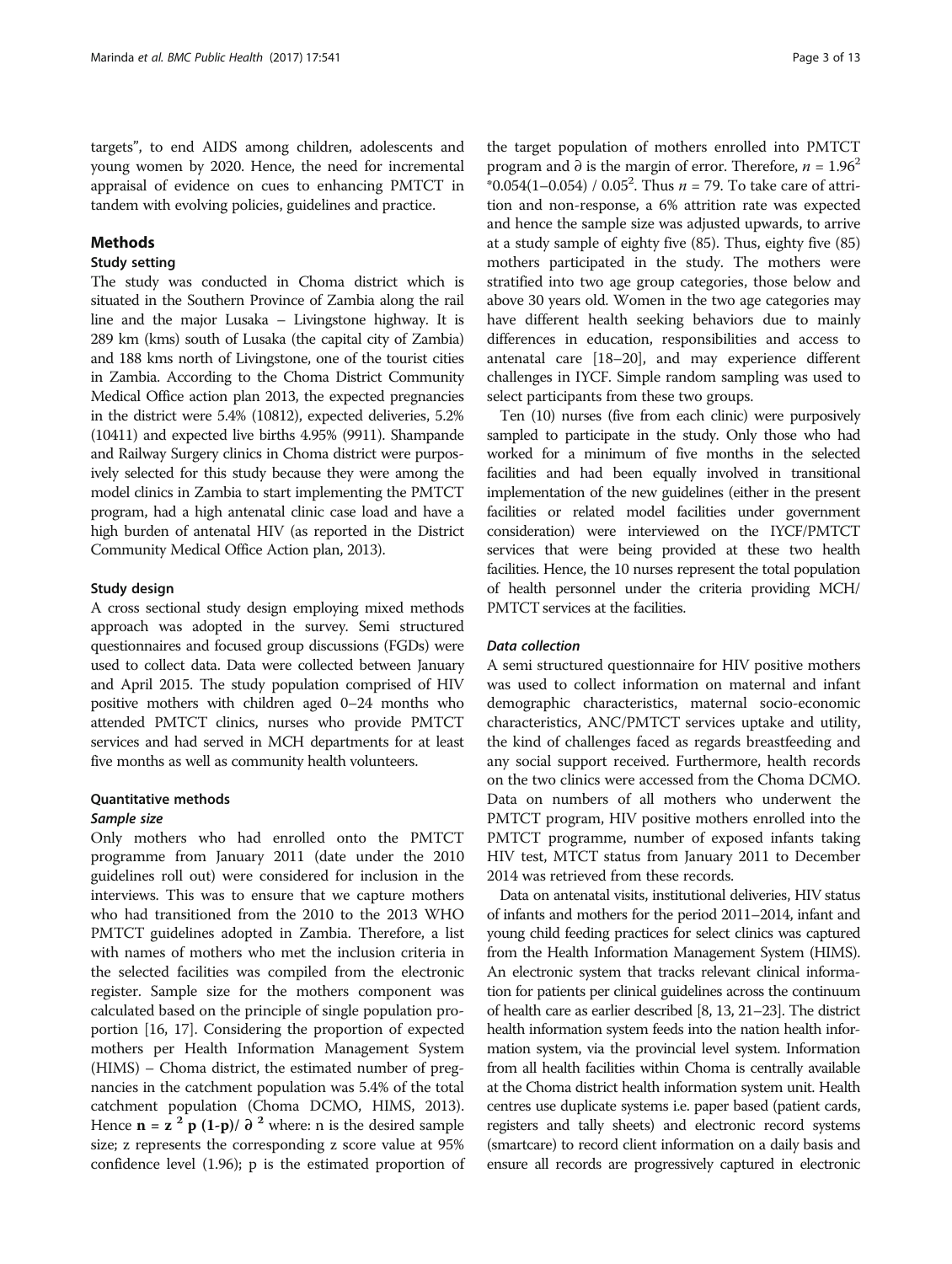version. This is compiled at the end of the month for onward transmission to the district where it is aggregated for progressive submission. Before entries, compilation and aggregation are made and transmitted; reports are checked for completeness correctness and consistence at each level enhanced by systems quality control checks standards for quality threshold. The data was available in excel format and only information on variables of interest for the study was extracted and was found to be complete.

A self-administered semi structured questionnaire was used to collect data from health care providers on service delivery information which included: PMTCT/IYCF training, orientations and national guidelines/recommendations, ANC/PMTCT services provision, acceptance and challenges faced in provision of PMTCT/IYCF services.

#### Data analysis

Data collected from the interview and HIMS were entered and analyzed using Statistical Package for Social Sciences (SPSS) version 21. Quantitative data was analyzed by means of descriptive statistics.

# Qualitative methods

#### Selection of respondents

For focus groups discussion, participants were selected through a combination of convenience and purposeful sampling. Thus, for the pre-screening inclusion guide, the lead researchers agreed by consensus on an inclusion criterion that purposively targeted: (1) volunteers who had received training or orientation (in HIV testing, Infant and young child feeding counseling, Growth Monitoring and Promotion, Adherence counseling, PMTCT lay counseling and related guidelines) and were actively serving the selected facilities MCH departments in tune with Infant and Young Child Feeding (IYCF) as well as PMTCT guidelines, (2) Volunteers who had worked consistently for a minimum of five months in the selected facilities at the time of the study and had prior involvement in transitional implementation of the new PMTCT guidelines. Verification of CHVs meeting the criteria was based on stakeholder recommendations informed by Zambia's National Community Health Worker Strategy unit on training and tracking of CHVs involvement in the health systems and services delivery [[24](#page-12-0)]. As a result, from the pre-screened CHVs list as guided by inclusion criteria, a sample was purposively selected factoring convenience. Consequently, six CHVs were available for the FGD at Shampande and six from Railway attended out of the targeted eight hence, the considered final coverage from both facilities was deemed sufficient for FGDs scope of objective [\[25](#page-12-0), [26](#page-12-0)] incorporating the healthcare providers who were willing and available.

# Data collection

The two FGDs, one per site were aimed at eliciting information on kinds of community support systems provided to breastfeeding mothers in general and to HIV positive mothers, any challenges faced in PMTCT/IYCF activities and breastfeeding practices in order to cross check mothers responses. The conduct and reporting presented in this paper adhered to the consolidated criteria for reporting qualitative research (COREQ) guidelines [[27](#page-12-0)]. A qualitative design using focus group discussion (FGD) methodology was applied as is an ideal approach to explore perceived motivators and barriers to healthy behaviors [\[28\]](#page-12-0). The Focus group discussion sessions lasted between 43 to 65 min. In the course of data collection, probes were used to clarify, and explore the topics. In the concluding minutes of each FGD session a verbal summary of responses was provided to participants by the moderator. Participants were asked to review the summary with an option to provide any other additional comments that may have been missed. The items in FGD interviews were initially formulated in English then translated into Tonga, (a language that is commonly spoken in Southern province of Zambia) for the use in the study location. Data collected in Tonga versions were translated back to English to ensure consistency with the data collected in English versions. All data tools used were pretested at a non-participating Choma Hospital Affiliated Health Centre (HAHC) where HIV positive mothers and health care providers could be accessed for the pretest exercise.

#### Data analysis

All the data from the FGDs; supported by the comprehensive handwritten field notes were transcribed and analyzed into themes manually using the principles of systematic text condensation as described by Malterud [\[29, 30](#page-12-0)].The qualitative data generated was organized into thematic content which involved identifying main categories and recurrent themes concerning challenges and opportunities to optimal infant feeding in the context of PMTCT.

# Results

#### Demographic characteristics

The study population involved a total of 85 HIV positive breastfeeding mothers aged between 16 and 42 years who were categorized into two age groups in years  $(30 <$  age  $\leq 30)$ with an overall mean age of 28 years (Table [1](#page-4-0)). Pearson's chi-squared test was applied to establish whether there was a significant difference between level of education of mothers and their ability to recite health education and counseling information received during clinic visits. From the evaluation, there was no statistically significant difference in the level of education of mothers and the ability to recite the information given during health education sessions and counseling ( $p = 0.479$ ).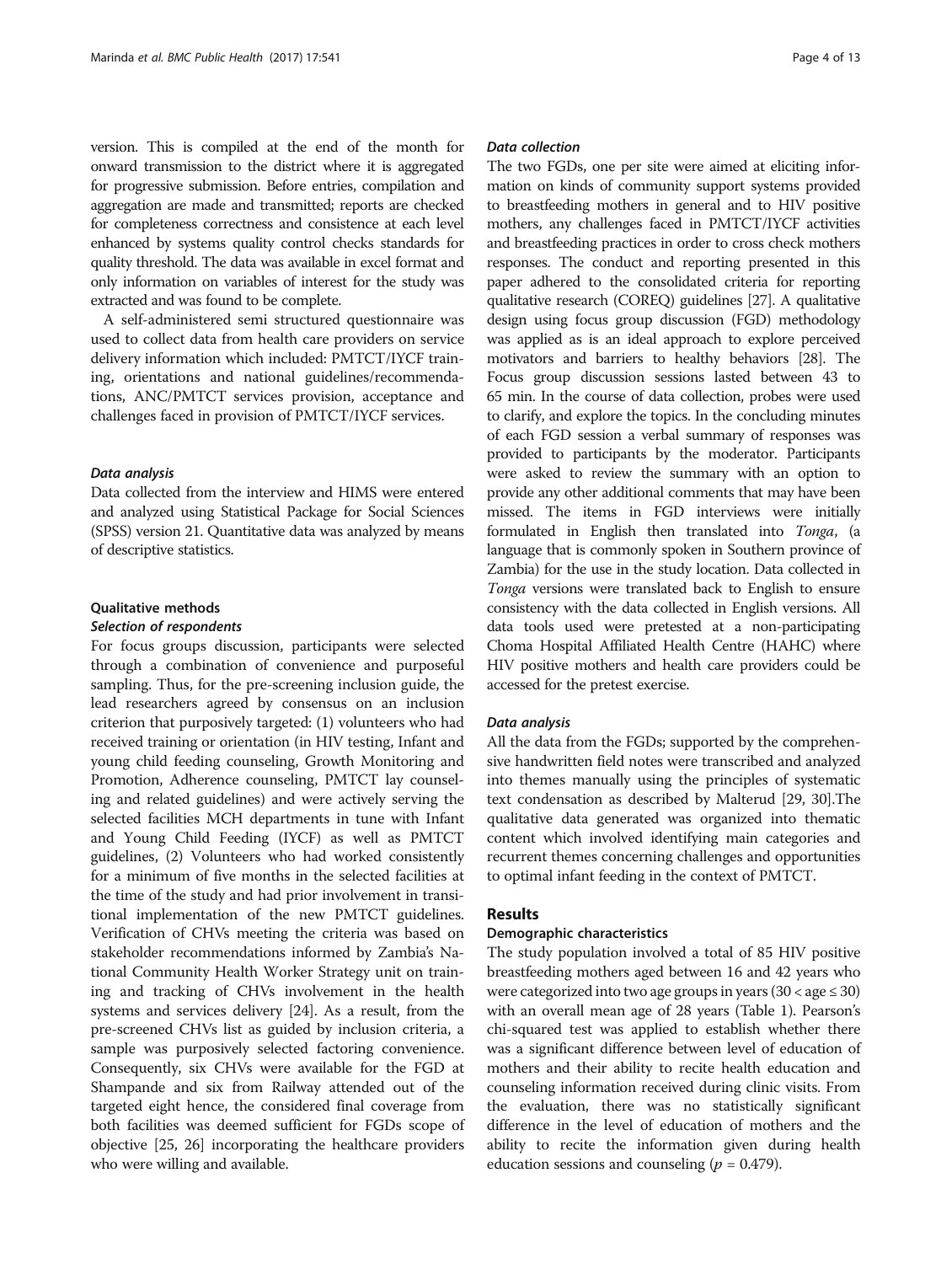| $i$ caporiactita included in this study (iv $-$ 03) |  |
|-----------------------------------------------------|--|
| N(%)                                                |  |
|                                                     |  |
| 38 (45%)                                            |  |
| 25 (29%)                                            |  |
| 22 (26%)                                            |  |
|                                                     |  |
| 53 (62%)                                            |  |
| 32 (38%)                                            |  |
|                                                     |  |
| 17 (20%)                                            |  |
| 62 (73%)                                            |  |
| 3(4%)                                               |  |
| 2(2%)                                               |  |
| $1(1\%)$                                            |  |
|                                                     |  |
| 7(8%)                                               |  |
| 12 (14%)                                            |  |
| 66 (78%)                                            |  |
|                                                     |  |
| 25 (29%)                                            |  |
| 49 (58%)                                            |  |
| 10 (12%)                                            |  |
| 1(1%)                                               |  |
|                                                     |  |
| 27 (32%)                                            |  |
| 38 (45%)                                            |  |
| 18 (21%)                                            |  |
| 2(2%)                                               |  |
|                                                     |  |

<span id="page-4-0"></span>Table 1 Demographic and socio economic characteristics of respondents included in this study  $(N = 95)$ 

N/A Not applicable

Healthcare providers from the selected study setting who provide MCH services and had served for more than five months in MCH were interviewed alongside conducting two focused group discussions with volunteers from respective clinics. The kinds of community support systems provided to breastfeeding mothers in general and to HIV positive mothers, any challenges faced in PMTCT/ IYCF activities and breastfeeding practices reporting in relation to option B+ ART was tackled based on three core topical areas that emerged: (a) opportunities for optimal breastfeeding in the context of HIV Option B+ guidelines, (b) opportunities for promotion of optimal breastfeeding and support for HIV positive mothers and (c) programmatic and operational challenges. Further key subthematic points are elaborated under the core topical areas (b and c) as elaborated alongside triangulation of qualitative and quantitative data collected.

# Opportunities for optimal breastfeeding in the context of HIV option B+ guidelines

Data from the HIMS was used to determine the proportion of HIV+ infants born from HIV+ mothers between 2011 and 2014 for Shampande and Railway Surgery clinics of Choma district in Zambia (Fig. 1). Results reveal a decrease in mother to child transmission of HIV at both clinics from 2011 to 2012 by 7% and 1%, respectively. In 2013, records showed an increase in MTCT at both clinics by 5% and 1%. From 2013 to 2014, there was no change in MTCT at both clinics. According to the health care providers, observed findings were attributed to the changes that occurred in 2013. A time when WHO revised the PMTCT guidelines and recommended that in low-and middle-income countries option B+ for treatment of HIV infected mothers be followed and in countries where this was not feasible, option B be adopted. The nurses indicated that, during the transition from option B to option B+ mothers got confused with regard to the changes and practiced mixed feeding during that phase. They further specified that some mothers were not ready to take ARVs for life and absconded.

"Some mothers are reluctant and do not want to start ART for life but would collect drugs for their babies" (Nurse counselor # 7).

It also took long before a good number of health workers underwent training on the new guidelines (option B+) while others only received an orientation on the changes. Due to health education during the transition, mothers have come to understand the changes including the benefits therewith and are taking ARVs with minimal challenges.

# Opportunities for promotion of optimal breastfeeding and support for HIV positive mothers Focused antenatal care

Findings from the two clinics indicated that about 59% of the mothers (within the 4 years period 2011–2014) on

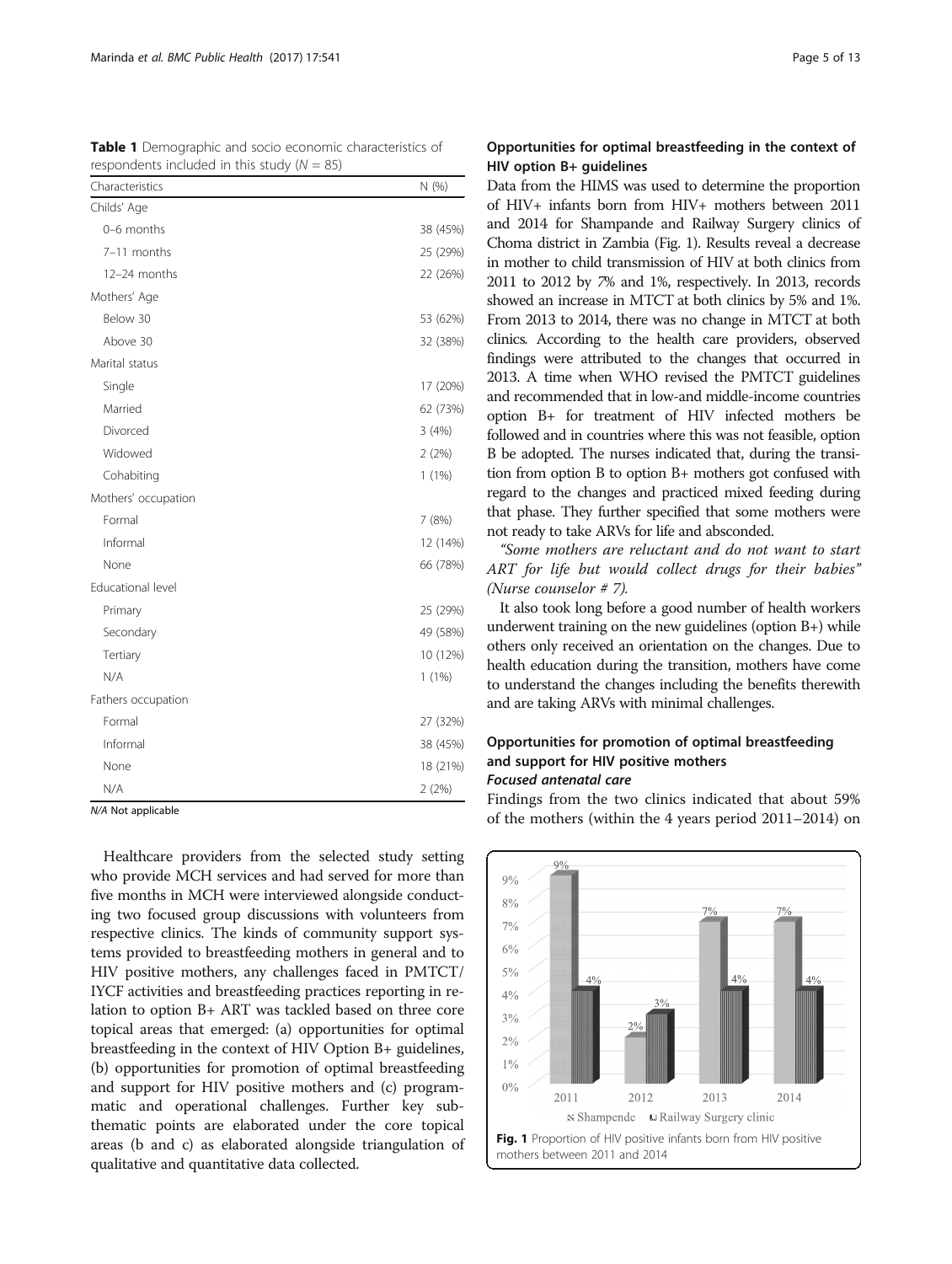average began their ANC after 20 weeks gestation. Over three quarters of the HIV positive mothers reported to have received information on exclusive breast feeding while attending antenatal care. The information source was majorly from health care providers and fellow mothers during their interaction. Other sources of information included during postnatal clinic attendance and from the community as presented in Fig. 2.

# Infant and young child feeding

Majority of the mothers practiced breastfeeding (Table 2). At six months infants age, approximately a half of the mothers reported to have introduced complementary feeds whereas a small proportion introduced before six months. Beyond six months of infants age, majority of the mothers continued breastfeeding while only 21% stopped giving the breast milk. It is important to note, with respect to the trends observed, the number of visits that a mother makes to the clinic determines how much information she receives. Health education is given at each visit on different topics and this has an impact on the practices mothers have towards breastfeeding and the challenges that they may be facing.

#### Male involvement, community and family support systems

Focused group discussions with PMTCT/IYCF community volunteers' counselors indicated that, there exist support systems within the community for mothers for infant feeding practices among family members, friends and volunteers. These entailed an empowered community environment with members (majorly community health volunteers) capable of supporting timely service uptake for all women through peer mother groups and male partner involvement. Through this, HIV-positive pregnant women are encouraged on a number of good health practices such as timely initiation of treatment and adherence to instructions on taking of ART. Thus, expert patients (in this case, HIV positive mothers who have experience) as well as mother groups, and community health volunteers are

**Table 2** Mothers breastfeeding practices after delivery ( $N = 85$ )

| Practices                                    | N(% )    |
|----------------------------------------------|----------|
| Method of feeding the Infant                 |          |
| Breastfeeding                                | 83 (98%) |
| Replacement feeding                          | 2(2%)    |
| Age when complementary foods were introduced |          |
| Before 6 months                              | 5(6%)    |
| After 6 months                               | 43 (51%) |
| <b>FBF</b>                                   | 37 (43%) |
| Continued breastfeeding                      |          |
| Yes                                          | 65 (77%) |
| No                                           | 18 (21%) |
| N/A                                          | 2(2%)    |

N/A Not applicable, EBF Exclusive Breastfeeding

engaged in providing support to HIV positive mothers for enhanced ANC. Information provided to the mothers and shared across include: proper positioning and attachment of baby on the breast, breast feeding on demand, to recognize danger signs on their breasts and prevent HIV transmission and exclusive breast feeding for 6 months. The observations concurs with what was captured from mothers interviews; which indicated that 62% ( $n = 44$ ) of the mothers had received some form of support for infant feeding via community support channels predominantly from the community health volunteers but also empowered peer mother groups.

Some of the volunteers at the clinic were male and they used their position to encourage the men in the community to support their spouses. Male partners' involvement was in the form of providing support to their wives by bringing their children for health care services (collection of drugs and under five counselling) and receiving information on reproductive health. The clinics had set aside a separate day for men to bring their children for services. One volunteer was quoted as follows:

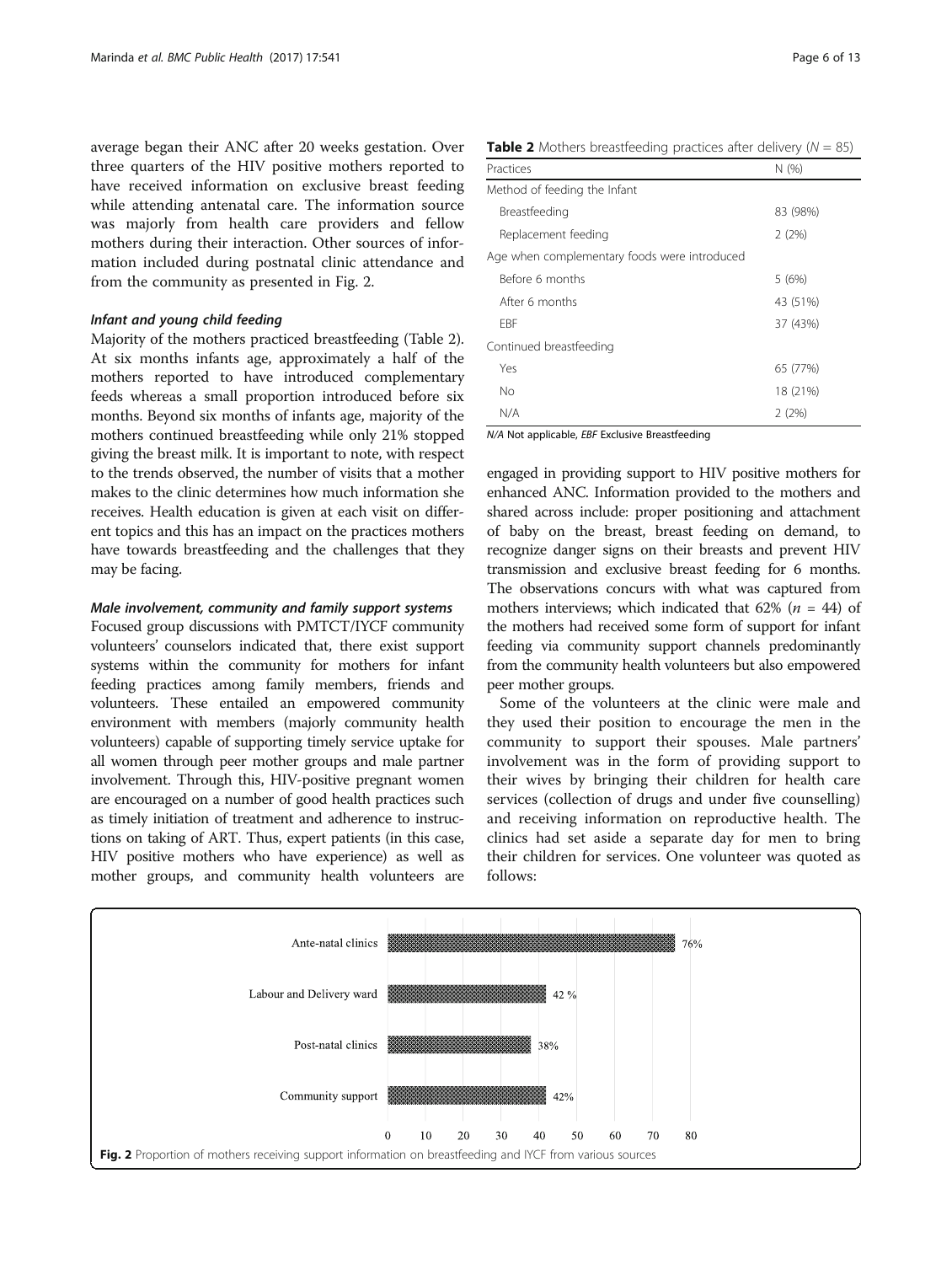'We have a specific day (on Tuesdays) when fathers are allowed to collect drugs for their children and on under five days they are given first priority" (CHV  $# 2$ ).

Of the 85 mothers attending antenatal care, 71%  $(n = 60)$  were accompanied by their partners to the antenatal clinic while 28% ( $n = 24$ ) attended unaccompanied.

#### Health education and clinic days

Health education and counseling is given at each clinic visit on varied topics. This is done to raise awareness on different issues including clarifying questions that arise during discussions. This is important as seen from the results that mothers were able to recite what they learnt regardless of education status. A separate day/s is set aside for provision of PMTCT services for HIV + mothers and the exposed infants at both Shampande and Railway Surgery clinics. The staff mentioned that they were prompted to do so because of the difficulties they faced in tracking the Mother/baby pairs for provision of PMTCT services and the increase in the loss to follow clients. During the clinics, mothers have an opportunity to discuss HIV issues among themselves promoting expert patients way of information sharing. It has also made it easier for nurses to avail PMTCT service with more ease and capture data for HIV positive mothers in a timely manner and with enhanced precision as noted in the interviews:

"It has now become very easy for us to deal with them (HIV infected mothers) separately because we talk about issues that concern all of them unlike before when we used to mix them with the rest of the other mothers. They even discuss HIV issues amongst themselves" (CHV  $# 1$ ).

"Work has been made easier especially when capturing data in the registers, because you are dealing with clients of similar conditions. It is even faster to provide the service unlike previously when we used to identify them (HIV+ mothers) from the crowd, we could even miss them" (Nurse counselor  $# 1$ ).

#### Tapping on skilled volunteers capability

Both clinics have several volunteers (with a technical training) from the surrounding communities who come through to the clinic on different days to assist in conducting HIV testing, providing counseling, weighing the children, withdrawing blood for Dry Blood Spot among other activities. From the presented context regarding IYFC and PMTCT trends in the two clinics of Choma district, it is evident that, "PMTCT cascade" represents the critical pathway pregnant women and their infants must successfully go through to benefit fully from PMTCT services. These steps are not limited to but include women testing for HIV, receiving their results, undergoing ART eligibility screening, initiating treatment, and adhering to the prescribed regimens. Majority of nurses pointed that mothers would easily be linked to known volunteer serving the facility but residing within the communities for any pressing support information

that may not necessarily need a facility visit. This was viewed as an innovative dimension by health workers in supporting the women in a setting where transport and communication has a socio economic bearing and burden. The facilities also end up having some ample working framework to attend to programmatic core services on scheduled clinic visit days.

#### Challenges to optimal breast feeding and ARVs

It was observed that,  $15\%$  ( $n = 13$ ) of the mothers who participated in the study reported to have had some breastfeeding problem at some point during the breastfeeding period. The problems ranged from breast conditions such as engorged breasts, inadequate milk, cracked nipples or breast sores. Thirty two percent (32%;  $n = 27$ ) of the mothers reported to have had difficult experiences as HIV positive mothers in their breastfeeding period which included; stigma, fear of transmitting the virus to their babies, oral thrush in baby's mouth, lack of support from the family, developing breast conditions because of the baby's inability to breast feed due to oral thrush in the baby's mouth, mother returning to work and sustaining breastfeeding. About 48% ( $n = 41$ ) of the mothers reported not to have received any support in their breastfeeding experience while the 68% ( $n = 44$ ) had received some form of support, which included help on position and attachment of the baby to the breast, how to sustain exclusive breastfeeding, and how to express milk for the baby when separated from them. However, at the time of data collection Nevirapine for infants was out of stock thus, mothers were afraid that they would transmit the HIV virus to their infants.

# Programmatic and operational challenges Service delivery

The challenges faced by healthcare providers in service delivery are presented in Table 3. They were grouped into three main domains: challenges related to counselling services, supplies and workload.

Table 3 Challenges faced by health care providers in service delivery

| Group                   | Sub-group                                                                                                                                                                                                                                                       |
|-------------------------|-----------------------------------------------------------------------------------------------------------------------------------------------------------------------------------------------------------------------------------------------------------------|
| Counseling              | Inadequate space for privacy, all the services<br>provided in the same place<br>Same nurse provides all the services during<br>their shift<br>Few volunteers to help out<br>Many registers for recording the data collected                                     |
| Supplies                | No Nevirapine<br>No Dried Blood Spots kits<br>Many mothers seek the service compared<br>to capacity<br>Working mothers and school going adolescents<br>do not come to get supplies for their children<br>Some mothers refuse to get treatment for<br>themselves |
| Work flow<br>management | Too much work, too few staff<br>Integration of ART in MCH overwhelming                                                                                                                                                                                          |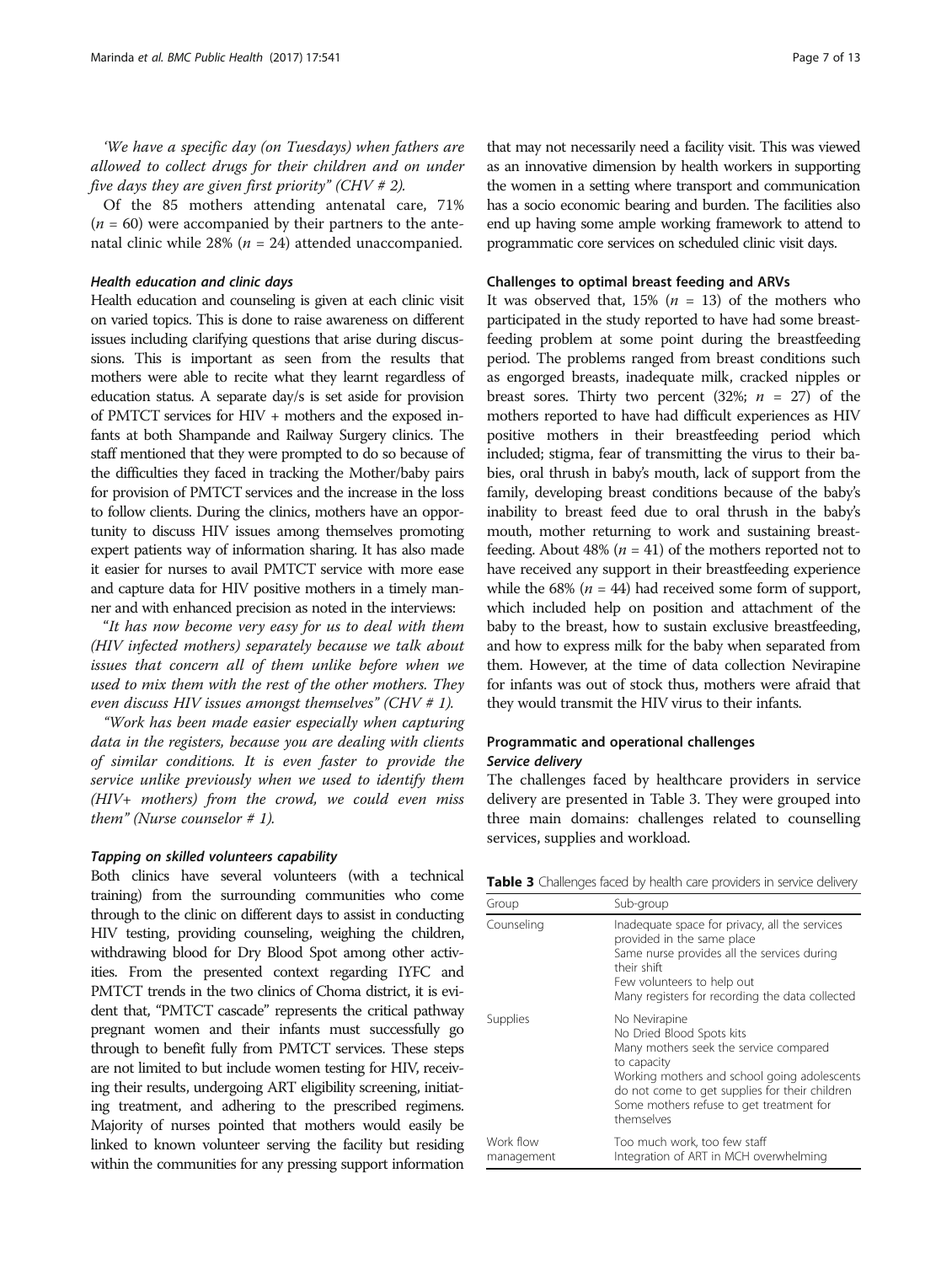# Counseling, multi-tasking, time constraint within shifts and integration of ART in MCH Department

The health care providers interviewed indicated that there was inadequate space for conducting counseling in privacy for all mothers. The same space is used as labour ward, houses postnatal mothers for 6 h after delivery prior to discharge as well as other MCH activities such as growth monitoring and promotion and family planning. They also reported that before integrating ART in MCH services, there was enough space to provide these services. With the Option B+ strategy, the health care providers are expected to provide all the services under one umbrella at both clinics. This had caused a lapse in the quality of counseling provided as there was inadequate space and privacy to conduct the counseling as widely observed by the nurses interviewed:

"You can imagine that we provide all the services in this same room, despite the integration of ART in MCH for pregnant mothers, nothing has been done on the infrastructure" (Nurse counselor # 2).

"Can you imagine you are counseling a woman on adherence and an ANC mother is being dealt with by another nurse in this same place" (Nurse counselor # 3).

Multi-tasking and time was a constraint for both the nurses who provided counselling services and the mothers who had to cue for long. Nurses interviewed reported to be overwhelmed by the high demand for counselling services resulting to compromise on quality:

"Imagine if I have to counsel the same woman on adherence, infant feeding and family planning, so you leave out some information or just scratch on the surface to give chance to everyone who has attended the clinic" (Nurse counsellor # 4).

Due to insufficient counseling services provided, some mothers who do not fully understand the importance of the strategy tend to abscond. It results to others delaying to make the decision to start receiving treatment but would in the meantime allow their babies to receive the drugs. Working class mothers and mother attending schools/colleges are unable to bring their children for the services regularly due to uncertainty of lapse time before getting real services. However, they do send caretakers to bring their children. With regard to work load, some observation were noted:

"For example during my shift, as you have seen, I have a woman in labour and all these women you see have to be counseled after posttest if it's an antenatal booking day; and I have to dispense the ARVs and other things like entering in the register. Also on a day like this, for those (mothers) beginning they need to be counseled on adherence as a requirement for ART". (Nurse counselor # 5).

"Once I sit here when I report for work, it's until the next person on duty reports and I don't leave the seat. You make sure you eat before coming for work or else you don't find time to put something in your mouth" (Nurse counselor  $# 6$ ).

Alongside the manual (paper based) record entry, there is an electronic record system known as Smartcare which is used by the two clinics. Ideally, all the data should be captured and entered in the same manner in both the paper-based register and electronic system and the combined records mode increases the workload. The practice is to use the paper based system first, then later all the data from the paper based register is entered in the electronic system before the end of the day. Despite efforts to ensure correct data entry in both systems, the reality is that there exist gaps in these registers because of the numerous records that need to be updated on regular basis with information collected. The records to be updated include the ART file, drug log book, Dried Blood Spot (DBS) tracking, PMCT register, HIV daily activity log book, tally sheets among others. A nurse was quoted saying:

"For example there is the ART file to update, drug log book, DBS tracking, PMTCT register, HIV daily activity log book, tally sheets…. All these need to be updated with the information collected" (Nurse counselor # 2).

Integration and management of ART in MCH department has come with its own challenges as aforementioned and further shared by the health service providers interviewed:

"That's why we set aside a specific day for PMTCT mothers to come for their supplies and DBS collection so that it's easy for us to provide the service specifically for them unlike when they used to come for under 5 clinic with the rest of the mothers" (Nurse counselor  $# 6$ ).

#### **Supplies**

The health care providers expressed their concern on the challenge of inadequate supplies. The staff confirmed that since mothers have become more aware of the importance of PMTCT, many come to the clinics as required and as such, there is increased demand for supplies such as ARV drugs, HIV testing kits, DBS kits, and antibiotics. Therefore, these supplies tend to run out:

"Currently the Nevirapine and DBS kits have been out of stock for some time now, the Pharmacist called this morning that he has a few bottles he has to share among the few busy clinics and so we must place an order for Nevirapine" (Nurse counselor # 7).

"We have not been collecting DBS sample for 3 months now and mothers are anxious to know their children's status" (Nurse counselor # 8).

# **Discussion**

From the presented findings, the overall children's age ranged from 0 to 24 months and mean age was eight months. Of the 85 mothers who participated, 20% were single mothers and mostly school going adolescents. The mothers interviewed demonstrated high levels of knowledge (60%) on what they learnt during clinic visits. The consolidated guidelines for PMTCT proved effective despite the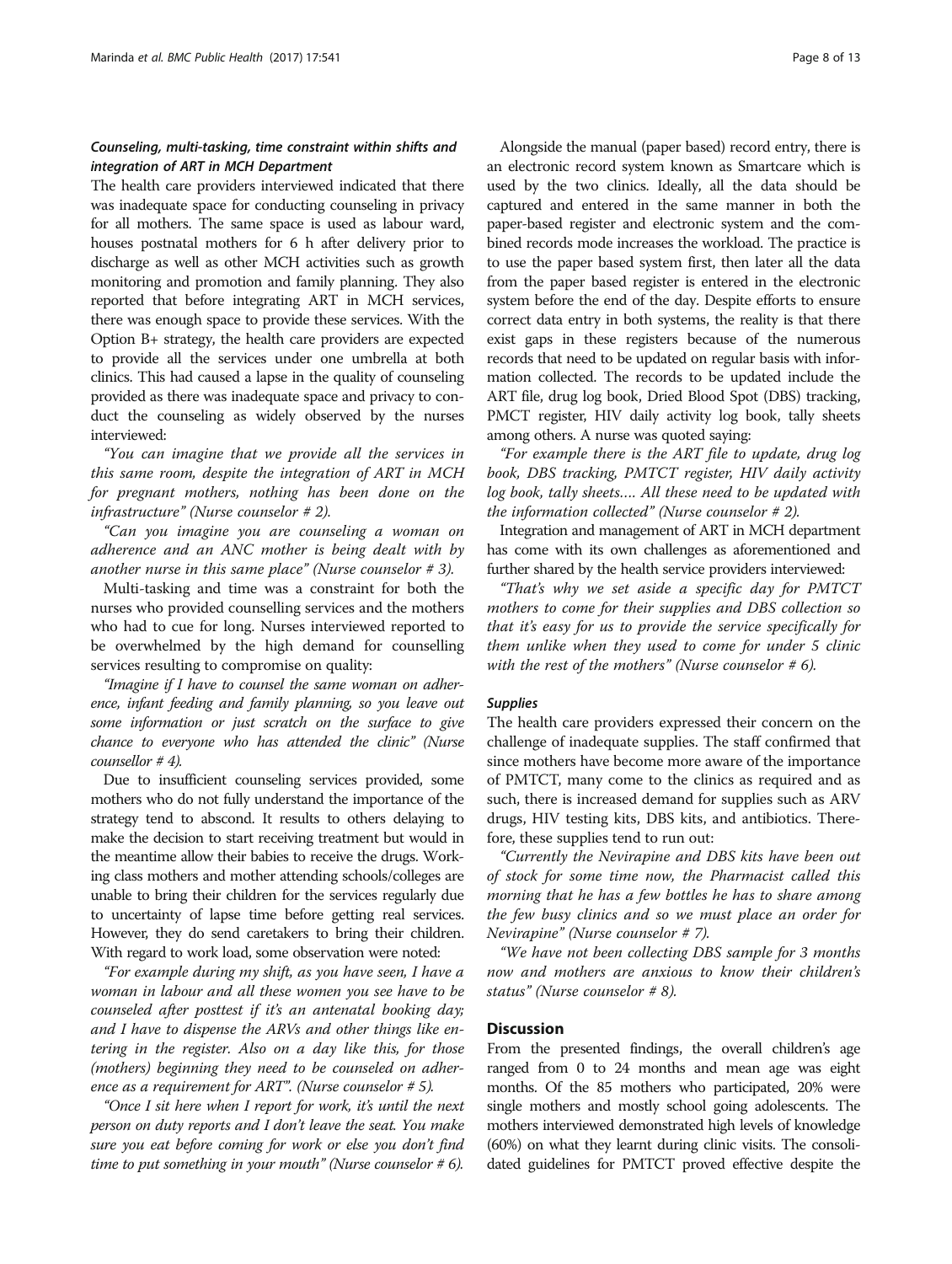inherent health systems challenges alongside innovative approaches and commitments by both the health providers and the community (at family or volunteers level) to ensure the success of the intended aims of PMTCT programme. The Zambia government has put in place a system where adolescents who fall pregnant are allowed to attend school under special arrangement (i.e. afternoon school/evening school). Adolescent pregnancies in this study underpin the increasing double challenge trend in sub-Saharan Africa of early pregnancy and increased HIV among young adults and school going age teenagers. Thus, the increasing need for locally adaptable strategies [\[13](#page-11-0), [31\]](#page-12-0). The proportion of mothers who had attained secondary and primary level education emphasizes the need for simplified packaging of educational materials for increased impact of PMTCT and related programmes in resource limited settings [\[32\]](#page-12-0). The indicators further demonstrate the importance of addressing individual-level factors (level of education, livelihood determinants and family support among others) through education and counseling in medical interventions for PMTCT for the mothers during their clinical visits. It is possible, context specific targeted efforts (such as health education mode of delivery through special clinic days and male partner involvement) to improve adherence to recommended PMTCT guidelines by health care providers to all eligible mothers played a key role [\[33, 34\]](#page-12-0) in the mothers level of knowledge observed. Enhanced levels of knowledge by mothers has been shown to be instrumental in aiding them understand health seeking behaviours and enable them to abide to counseling messages obtained from the clinic [\[35\]](#page-12-0).

As earlier pointed, mother to child transmission is estimated to account for over 90% of new HIV infection in children and in absence of treatment, the likelihood of HIV passing from mother-to-child is considered to be between 15%–45% [\[6, 14](#page-11-0), [36](#page-12-0)]. Use of antiretroviral treatment and other effective PMTCT interventions can decrease this risk to below 5% as reported by WHO. Earlier studies have also demonstrated the association between positivity rates among HIV-exposed infants with changes in prevention of mother-to-child transmission efforts. The association has been in the dimension of mother-child pairs neither receiving ARVs, mixed feeding practices or mothers not adhering to institutional ANC and postnatal care across the continuum of health care [\[37](#page-12-0)]. Thus, the findings on proportion of HIV positive infants born from HIV positive mothers between 2011 and 2014 point to the long debated paradigm that; the success of ART in PMTCT and improving maternal treatment is constrained by knowledge gaps about optimal maternal regimens, duration of infant prophylaxis alongside the short-term and long-term effects on both the mother and children. With the evidence surrounding PMTCT regimens constantly evolving, the trend in MTCT in this study is in tune with most countries highly affected by HIV trying to ensure that their PMTCT programmes are effective. A 2012 snapshot of PMTCT regimens approved by ministries of health in twenty two countries experiencing a high burden of HIV infection revealed that almost a half of these countries had an Option A regimen policy in place although three of them had piloted Option B+ in selected settings; six had an Option B policy; and six had an Option B+ policy and reported varying decrease in MTCT rates from 26% to 17% in 2012 [[38](#page-12-0), [39](#page-12-0)]. An anticipated further decline in MTCT with the introduction of Option B+ and its subsequent full implementation were observed 50 [[38](#page-12-0)]. The trend in challenges and opportunities of IYCF to PMTCT of HIV are in concomitant with earlier established observations [\[40](#page-12-0), [41](#page-12-0)].

Presenting early at ANC is crucial for PMTCT so that interventions are made early. The findings reveal that most of the information is received at antenatal clinics and immediately after delivery. The observations underpin the relevance of supporting the integration of PMTCT and pediatric HIV with Maternal, Neonatal, and Child Health (MNCH) services at the level of policy, program administration and service delivery. This will provide an opportunity for leveraging on other key programs in scenarios of constrained health systems in developing countries like Zambia and many more in sub-Saharan Africa [[5](#page-11-0), [6\]](#page-11-0). The trend on sources of health information equally provides real world indication to the potential of community health volunteers/workers as a cornerstone workforce for the scaling up of community health delivery. The personnel would be core in ART with reporting lines, training, supervision, acceptability, expanded access to care and feedback in a bidirectional manner [[42](#page-12-0)–[44\]](#page-12-0).

Exclusive breast feeding practices of majority of mothers were in line with the WHO (2012) recommendation on exclusive breast feeding. WHO aims at supporting countries with implementation and monitoring of the "Comprehensive implementation plan on maternal, infant and young child nutrition" through increasing the rate of exclusive breastfeeding for the first six months up to at least 50% by 2025 [[2,](#page-11-0) [45\]](#page-12-0). For the first six months exclusive breast-feeding by HIV positive mothers in countries where replacement feeding is generally not affordable feasible, acceptable, sustainable or safe (AFASS) would be integral in the context of PMTCT [[15](#page-11-0), [46](#page-12-0)] which is the case in Zambia. In Zambia, before introduction of Option B+, HIV+ mothers could choose to breast feed or not to breastfeed. Introduction of Option B+ accompanied by the nutrition education support, has made it possible for more HIV+ mothers to breastfeed their infants. Findings from Botswana have demonstrated that the risk of MTCT with exclusive breast feeding is low when breast milk has low viral load which comes with ART [[47](#page-12-0)].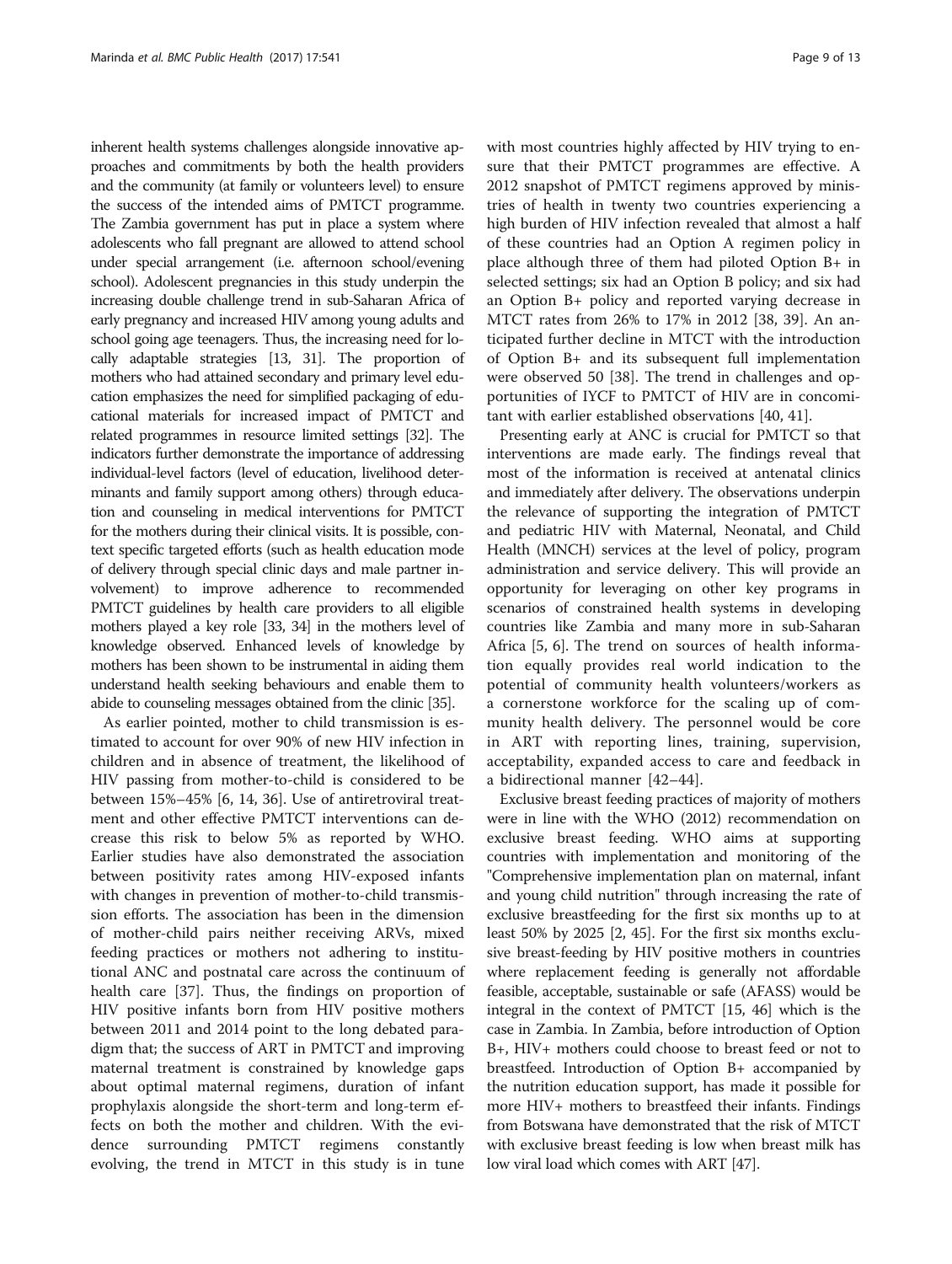Cultural norms, practices and attitudes that are enshrined within communities play an important role in child care practices, family support for HIV infected women and health promotion interventions [\[48](#page-12-0)–[50](#page-12-0)]. Male partner and male volunteer involvement in IYCF/PMTCT was evident. Focused group discussions with PMTCT/IYCF community volunteers' counselors indicated that, there exist support systems within the community for mothers for infant feeding practices among family members, friends and volunteers. The observations concurs with what was captured from mothers interviews; which indicated that 62% of the mothers had received some form of support for infant feeding via community support channels predominantly from the community health volunteers but also empowered peer mother groups. It is therefore eminent, as ambitious strategies and policies are established by governments and unprecedented resources deployed towards the fight against mother-to-child transmission of HIV across the globe, there is clearly a need to develop effective family-oriented and culture-centered community-based PMTCT interventions that could in the long run achieve comprehensive four pronged strategy of: (a) primary prevention and control of HIV infection among women of reproductive age, (b) the prevention of unplanned pregnancies among HIV positive women, (c) the prevention of HIV transmission from HIV infected mothers to their infants, and (d) the provision of care, support and empowerment for HIV infected mothers, infants and family members. When there is family support, there exists a huge potential for improving the effectiveness of PMTCT among HIV positive mothers [\[50\]](#page-12-0). The importance of male involvement cannot be underestimated in PMTCT programmes as they have important roles to play in care and maintenance of expectant mothers [\[51\]](#page-12-0). Male involvement increases uptake of reproductive choices through improvement of communication by spouses through pathways of increased knowledge or decreased male opposition [\[52\]](#page-12-0).

When the infants are born, they also must adhere to antiretroviral prophylaxis regimens and undergo appropriately timed HIV testing and if they are found to be infected must initiate ART treatment timely. If there is attrition at any point in the chain, the system is seen as inefficient and limits program impact, reduces overall coverage, and leads to more infant HIV infection [\[4\]](#page-11-0). According to nurses interviewed, the unique model of involving skilled volunteers and male partners emanating from the communities within which the facilities operate has contributed to enhanced community-facility counter referral support mechanism. PATHFINDER global PMTCT strategy emphasizes the need to create an enabling environment within communities where members can provide PMTCT services to affected women within their communities [[53](#page-12-0), [54](#page-12-0)]. This is because social norms, stigma, gender-based inequities and socioeconomic factors influence the ability of women to

practice what they learn at the clinic. In addition, poor infant feeding practices in the general population and increased rates of non-adherence to ART regimens are evidence of a poor enabling environment and the challenge associated with changing behaviours [\[41\]](#page-12-0). A referral linkage between facility services and community care is also crucial to avoid gaps in support and follow-up of these mothers if the PMTCT programme is to prove effective. To protect and improve health, especially in poor communities, combining community and facility based activities is required, which should be supported also by the national level policy and strategies.

From the study findings, all the mothers interviewed were on appropriate ARVs regimen despite the challenge of unsteady supply. Unsteady supply and availability of essential PMTCT commodities are among gaps that desire streamlining by many African governments health authorities [\[41](#page-12-0), [47](#page-12-0)]. It is critical that, mothers take ARVs for their own health, all through the duration of breastfeeding to reduce viral load while their infants should receive ARVs for 4–6 weeks after birth in an effort to prevent postnatal vertical transmission of HIV [\[41, 47\]](#page-12-0). PMTCT interventions can be effective and highly successful in reducing the risk of HIV transmission especially in sub-Saharan Africa [[40](#page-12-0)]. However, its efficiency is hampered by a lot of challenges including shortage of personnel, poor infrastructure and inadequate supply of PMTCT kits as well as other social cultural factors such as preference for home delivery. These factors as replicated in the present study, end up playing a key role in lack of effectiveness of PMTCT services. Even so, in order to provide services for more women in need of timely intervention, there is an increasing local and international support for integrating PMCT into MCH infrastructure [\[55](#page-12-0)] without further expansion to infrastructure being considered thus, compromising quality of services provided. Therefore, caution needs to be taken in ensuring integration of PMTCT in the overall MCH conforms to capacity needs in terms of infrastructure and human resource with proper monitoring and evaluation [\[55\]](#page-12-0).

The conditions in Zambia are not unique, as other studies conducted in Tanzania and Uganda indicate that insufficient PMTCT information and counselling were provided by nurses due to time and human resource constraints [[56](#page-12-0), [57](#page-12-0)]. In Ethiopia, an increase in health providers' workload with the introduction of the PMTCT services was observed [[58\]](#page-12-0). Although community health volunteers/workers play an important role in the implementation of PMTCT, they can only play a complementary role. They cannot be key in overcoming the structural shortfalls in service provision in the regular health care systems as is the case in Zambia and prior findings in Uganda and Tanzania [[56](#page-12-0)–[58](#page-12-0)]. With close to a decade of rigorous PMCT program advocacy,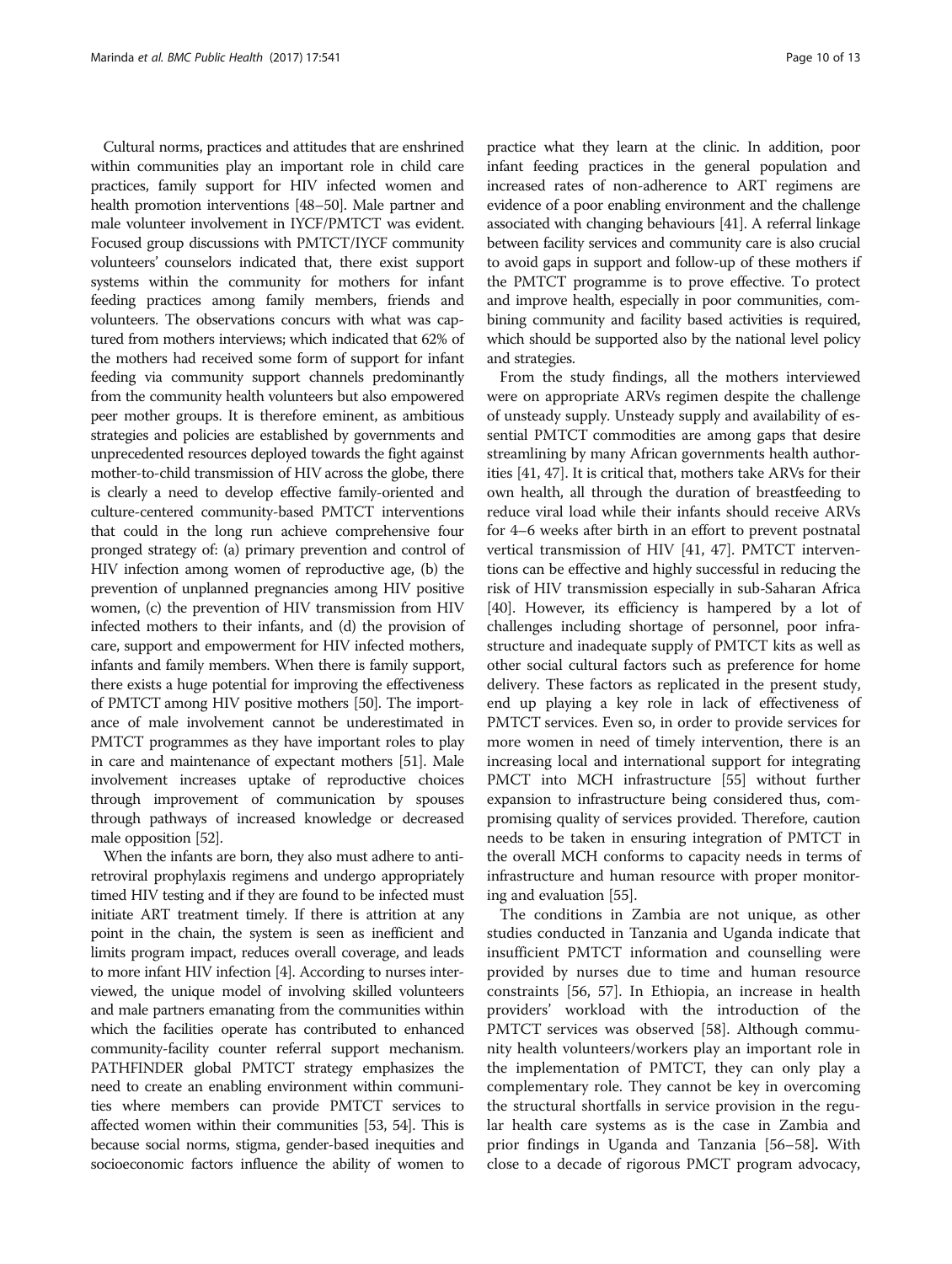implementation and well known benefits, the aforementioned shared and unwavering challenges especially in sub- Saharan Africa warrants the need for opening up comprehensive discussion. Open debate and consultations among enthusiasts and cautious critics of option B + [[49](#page-12-0)] will potentially enable define better implementation approaches that are locally adaptable and pragmatic based on regional programmatic and economic concerns [[15\]](#page-11-0). In linkage to the multi-record data capture and storage systems, emphasize the need to leverage on Smart-Care in the context of Zambia health system by enhancing its functionalities for efficiency [[23\]](#page-12-0). Smartcare is the largest electronic medical record that was developed by the Ministry of Health in Zambia and Centre for Disease Control. It aimed at linking services for HIV patients while improving access to health information regardless of location, thereby mitigating delays in initiation of treatment, duplication of investigations, reduce risks and errors, expenses and improve HIV data standards, security and confidentiality [[23\]](#page-12-0). The smartcare platform contains electronic forms that health providers use to record patient information that include counselling and testing, initial history and physical examination, investigations, medication and long term follow up. After entry of all the information, the data is copied to a smart card that has a unique pin number. In the two clinics where the study was conducted, there is duplication of effort, where both the paper based and electronic systems are used. Frequent electricity outages, breakdown of computers and inadequate IT support were reasons given for the need for a back-up manual paper system.

Despite the challenges integration of ART in MCH remains critical to the success in implementing options B+ in pre-natal and post-natal care. Especially through the breastfeeding period as opposed to referral of pregnant women and their babies to a separate ART clinic as was the case in Zambia previously. Due to integration, fewer mothers are lost to follow-up [\[6,](#page-11-0) [55\]](#page-12-0). Operational considerations indicate that incorporation of ART in MCH department ensures improved outcomes for HIV infected pregnant mothers and HIV-exposed children [[6](#page-11-0)]. Experience from a Malawi programme indicated that ART initiation within MCH sites improved retention compared to referral to ART sites. However, the presented findings point to the fact that for the progressive success of merging PMTCT and MCH programs, such efforts should fit into good planning and allocation of human resources for health. In resource-poor settings, shortages of PMTCT staff, interruptions in treatment and supplies of medical equipment, as well as a shortfall in counseling services, all act as barriers to PMTCT services [[32, 59\]](#page-12-0). These factors often mean long waiting times for post-test counseling.

In order to better understand the downstream impact of the Option B+ approach, more such "real world" program data are needed in sub-Saharan Africa and must be carefully evaluated. This means that the aggregate tallies made routinely in the HIMS, longitudinal patient-level data should be collected at representative sites, ideally linked between programs i.e. PMTCT, ART and between mother, child and community model partnerships to inform enhanced and well integrated health services delivery. Moreover, future insights in PMTCT counselling should also target women's broader living conditions, that is economic factors and community-level factors (particularly stigma, fear of disclosure and partner support) [\[32\]](#page-12-0). Only through a combination of individual, community and structural interventions will we achieve an AIDS-free generation, which requires the elimination of vertical transmission of HIV in sub-Saharan Africa [\[32, 60\]](#page-12-0). The presented findings had some limitations. The research only looked at breastfeeding practices among HIV positive mothers and did not include complementary feeding part of the IYCF guidelines.

# Conclusion

Despite the ambitious timelines for PMTCT transition in the current study setting, the need to inculcate new knowledge and vary known practice among mothers due to prior guidelines and the shift in counseling content for health workers delivering maternal child health services, the consolidated guidelines for PMTCT were effective. Some notable best practice identified was importance of specific day(s) for health education to HIV positive mothers and their male partners' involvement in the same as a way of community support at family level. Despite the underlying challenges, use of the Smartcare data capturing system enabled easy patient tracking. The fact that some mothers were not ready to take ARVs for life and absconded but adhered to desired infant care, rationalizes the long debated paradigm that prolonged chemotherapy and/or increasing trend of polypharmacy may be a future challenge in the success of ART in PMTCT. Conflicting breast feeding practices was a common observation across mothers thus underpinning the need to strongly invigorate Infant and Young Child Feeding (IYCF) information sharing across the continuum of heath care from facility level to community and upto family. Such efforts would be of immense benefit for cultural norms, practices and attitudes enshrined within communities play a vital role in child care. Longstanding deterrents; late presentation of mothers to antenatal clinics, anxiety combined with fear by mothers of infecting their babies with HIV due to prolonged breastfeeding and inadequate supplies are factors that continue to hinder the success of the Option B+ in PMTCT. Hence, a call for continued support and strengthening of counseling services not just in quantity but quality as well.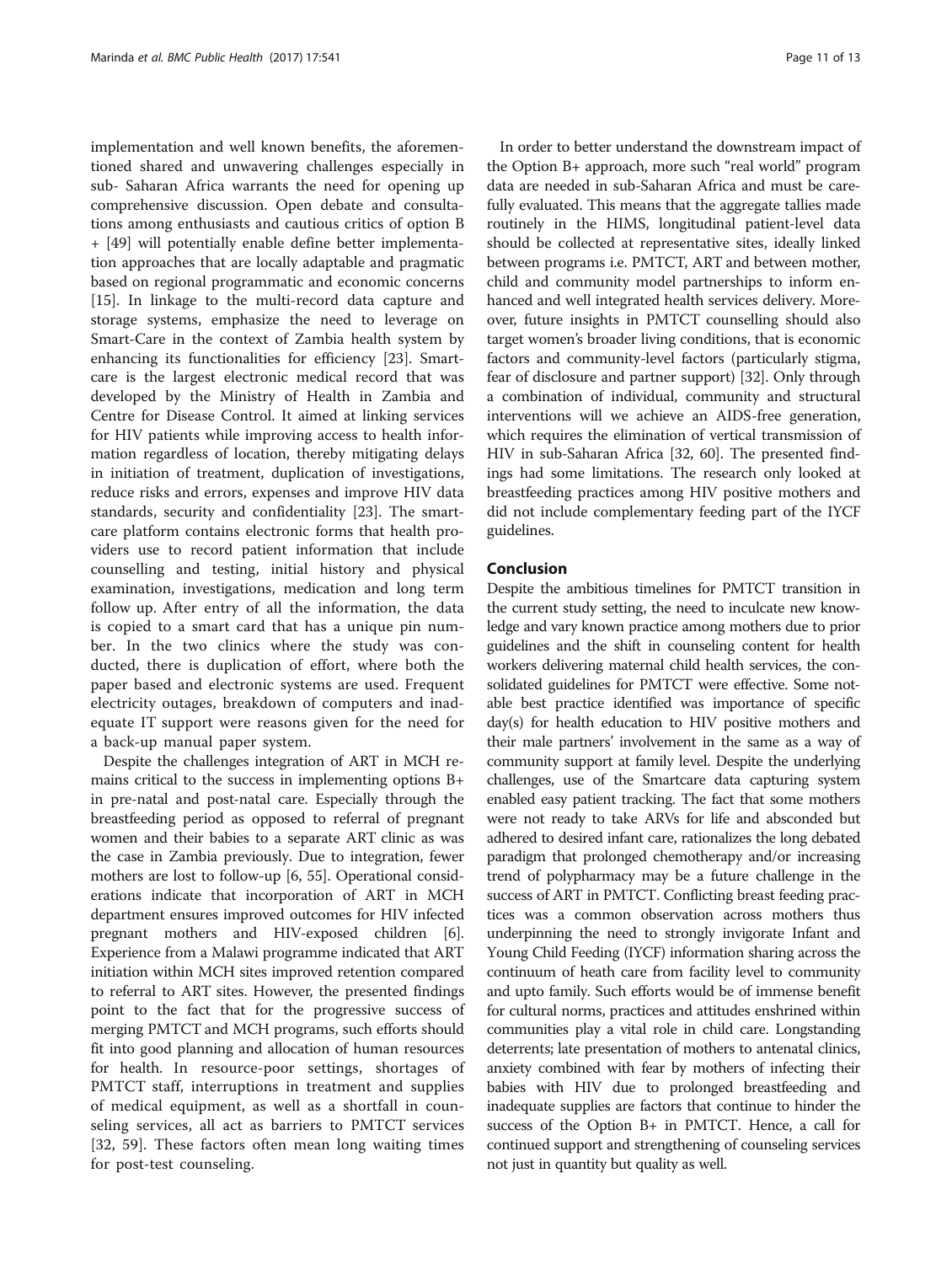#### <span id="page-11-0"></span>Abbreviations

AFASS: Affordable feasible, acceptable, sustainable or safe; ANC: Antenatal care; ART: antiretroviral therapy; ARVs: Antiretroviral drugs; AZT: Azidothymidine; CD4: Cluster of differentiation four; CHVs: Community health volunteers; COREQ: Consolidated criteria for reporting qualitative research; DBS: Dried blood spot; DMCO: District community medical office; FGDs: Focused group discussions; HAHC: Hospital affiliated health centre; HIMS: Health information management system; HIV: Human immunodeficiency virus; IT: Information technology; IYCF: Infant and young child feeding; MCH: Maternal and child health; MTCT: Mother to child transmission; NVP: Nevirapine; PEPFAR: President's emergency plan for AIDS relief; PMTCT: Prevention of mother to child transmission; SPSS: Statistical package for social sciences; UNAID: United Nations programme on HIV/AIDS; WHO: World health organization

#### Acknowledgements

The authors wish to thank the Tropical Health and Education Trust (THET) for sponsoring part of this research and the Choma District Medical and information units Office for the permission to conduct research in the district and the District Health Information Officer for granting permission to conduct research in the setting and access the HIMS database.We also acknowledge all the study participants and all members of the research team who conducted the study.

#### Funding

The data source for this study (i.e. the survey) was supported by Tropical Health and Education Trust (THET). There was no funding for the analysis and write up of this paper.

#### Availability of data and materials

The data and study tools/materials that support the findings of this study are available from University of Zambia, School of Agricultural Sciences, Department of Food Science and Nutrition but restrictions apply to the availability of these data, which were used under license for the current study, and so are not publicly available. Data are however available from the authors upon reasonable request and with permission of School of Agricultural Sciences, Department of Food Science and Nutrition repository.

#### Authors' contributions

PM, NC and CKW conceptualized the paper, conducted the analysis and wrote the draft manuscript. PM and NC involved in the main study. ET and SL gave substantial inputs to the plan for analysis and draft manuscript. All authors read and approved the final manuscript.

#### Authors' information

Not applicable.

#### Competing interests

The authors declare that they have no competing interests.

#### Consent for publication

Not applicable.

#### Ethics approval and consent to participate

Ethical clearance was obtained from the University of Zambia Biomedical Research Ethics Committee (Assurance No. FWA00000338, IRB00001131 of IOR G0000774). Permission to conduct the research at Shampande and Railway Surgery Clinics was obtained from Choma DCMO. Written consent was obtained from the health care providers and HIV positive mothers who agreed to participate in the study.

# Publisher's Note

Springer Nature remains neutral with regard to jurisdictional claims in published maps and institutional affiliations.

#### Author details

<sup>1</sup>Department of Food Science and Nutrition, The University of Zambia, School of Agricultural Sciences, Lusaka, Zambia. <sup>2</sup>Choma District Hospital, Choma, Zambia. <sup>3</sup> Africa Disease Intelligence and Surveillance, Communication and Response (Africa DISCoR) Foundation, Yaoundé, Cameroon. <sup>4</sup>Department Biochemistry and Pharmaceutical Sciences, Higher Institute of Health Sciences, Université des Montagnes, Bangangté, Cameroon. <sup>5</sup>International University of Management, Faculty of Humanities, HIV/AIDS and Sustainable Development, 21-31 Hercules Street, Private Bag:

14005 Bachbrecht, Windhoek, Namibia. <sup>6</sup>African Population and Health Research Center (APHRC), P.O. Box 10787-00100, Nairobi, Kenya. <sup>7</sup>School of Pharmaceutical Science and Technology (SPST), Health Sciences Platform, Tianjin University, 300072 Tianjin, China.

#### Received: 5 September 2016 Accepted: 21 May 2017 Published online: 02 June 2017

#### References

- 1. Organization WH: Infant and young child feeding—fact sheet N342. In.; 2014.
- 2. Prell C, Koletzko B. Breastfeeding and complementary feeding: recommendations on infant nutrition. Deutsches Ärzteblatt International. 2016;113(25):435.
- 3. Ladner J, Besson M-H, Rodrigues M, Saba J, Audureau E. Performance of HIV prevention of mother-to-child transmission programs in sub-Saharan Africa: longitudinal assessment of 64 Nevirapine-based programs implemented in 25 countries, 2000-2011. PLoS One. 2015;10(6):e0130103.
- 4. Amankwa B, Asiedu C. Prevention-of-mother-to-child-transmission of HIV Services in sub-Saharan Africa: a qualitative analysis of healthcare providers and clients challenges in Ghana. International Journal of MCH and AIDS (IJMA). 2015;2(2):244–9.
- 5. Chi BH, Stringer JS, Moodley D. Antiretroviral drug regimens to prevent mother-to-child transmission of HIV: a review of scientific, program, and policy advances for sub-Saharan Africa. Current HIV/AIDS Reports. 2013;  $10(2):124-33$
- 6. Chi BH, Bolton-Moore C, Holmes CB. Prevention of mother-to-child HIV transmission within the continuum of maternal, newborn, and child health services. Curr Opin HIV AIDS. 2013;8(5):498.
- 7. ANTIRETROVIRAL TS: Guideline on when to start antiretroviral therapy and on pre-exposure prophylaxis for HIV. 2015.
- World Health Organization: Consolidated guidelines on the use of antiretroviral drugs for treating and preventing HIV infection: summary of key features and recommendations, June 2013. 2013.
- 9. Organization WH: Guidelines on HIV and infant feeding: principles and recommendations for infant feeding in the context of HIV and a summary of evidence: World Health Organization; 2010.
- 10. Organization WH: Guidelines on HIV and Infant Feeding 2010: Principles and Recommendations for Infant Feeding in the Context of HIV and a Summary of Evidence 2010.
- 11. Mkontwana P, Steenkamp L, Von der Marwitz J. Challenges in the implementation of the infant and young child feeding policy to prevent motherto-child transmission of human immunodeficiency virus in the Nelson Mandela Bay District. South African Journal of Clinical Nutrition. 2013;26(2):25–32.
- 12. Sethuraman K, Hammond W, Hoang M-A, Dearden K, Nguyen MD, Phan HTT, Nguyen NT: FANTA 2. 2011.
- 13. HIV/AIDS JUNPo: The gap report. Geneva: UNAIDS 2014.
- 14. Unaids: 2014 Progress Report on the Global Plan towards the elimination of new HIV infections among children by 2015 and keeping their mothers alive. 2014.
- 15. Coutsoudis A, Goga A, Desmond C, Barron P, Black V, Coovadia H: Is Option B+ the best choice? Southern African Journal of HIV Medicine 2013, 14(1).
- 16. Wechsler H, Lee JE, Kuo M, Lee H. College binge drinking in the 1990s: a continuing problem results of the Harvard School of Public Health 1999 college alcohol study. J Am Coll Heal. 2000;48(5):199–210.
- 17. Toutenburg H: Fleiss, JL: Statistical Methods for Rates and Proportions. John Wiley & Sons, New York-London-Sydney-Toronto 1973. XIII, 233 S. Biometrische Zeitschrift 1974, 16(8):539–539.
- 18. Ndege S, Washington S, Kaaria A, Prudhomme-O'Meara W, Were E, Nyambura M, et al. HIV prevalence and antenatal care attendance among pregnant women in a large home-based HIV counseling and testing program in western Kenya. PLoS One. 2016;11(1):e0144618.
- 19. Bintabara D, Mohamed MA, Mghamba J, Wasswa P, Mpembeni RN. Birth preparedness and complication readiness among recently delivered women in chamwino district, central Tanzania: a cross sectional study. Reprod Health. 2015;12(1):44.
- 20. Acharya AS, Kaur R, Prasuna JG, Rasheed N. Making pregnancy safer-birth preparedness and complication readiness study among antenatal women attendees of a primary health center. Delhi Indian Journal of Community Medicine. 2015;40(2):127.
- 21. Foster R: Review of developing country health information systems. 2012.
- 22. Lyoko G, Simfukwe C, Kimanga D: find, link and treat; ehr potential to help reach the 90–90-90 goal for hiv/aids control-zambia.